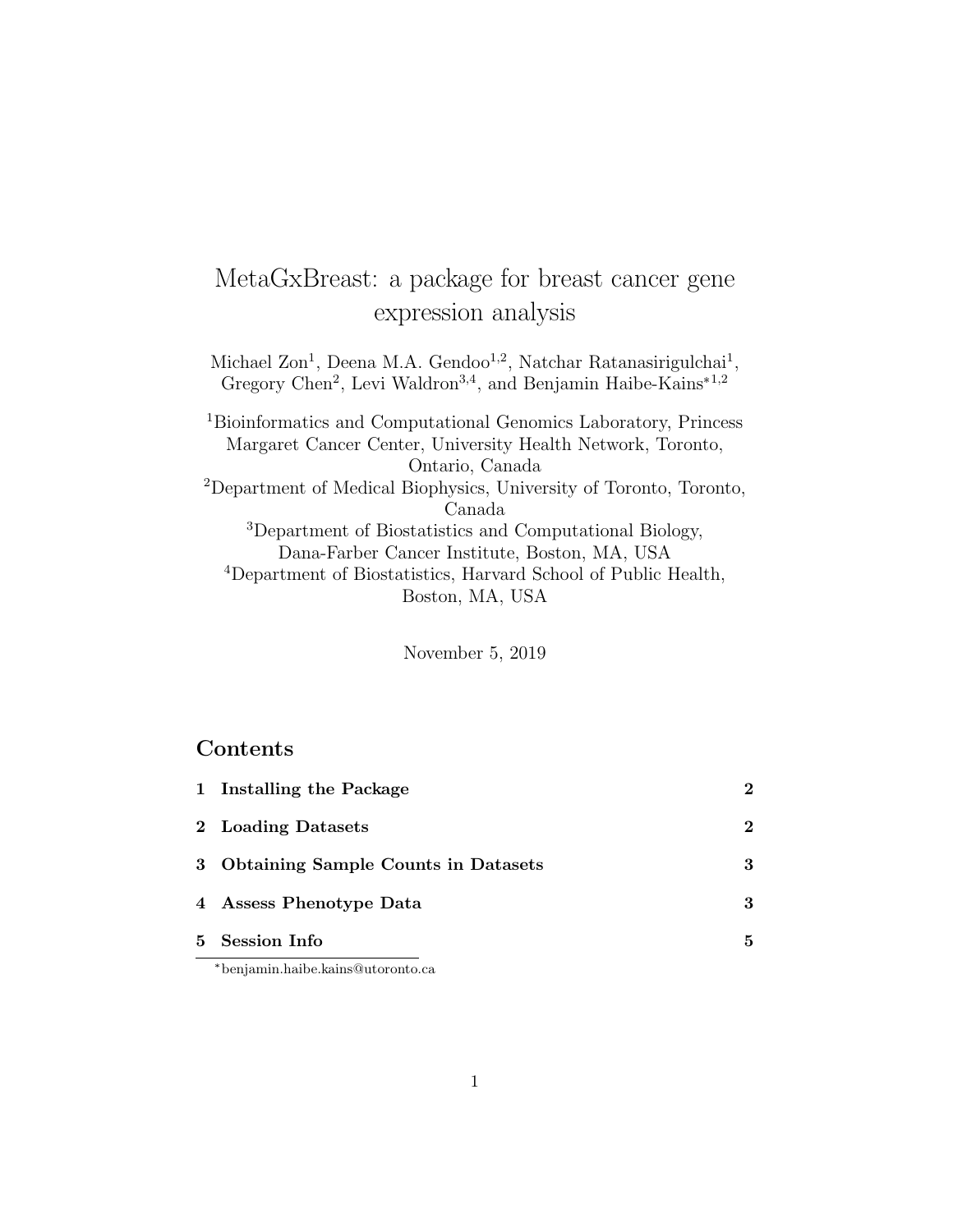#### 1 Installing the Package

The MetaGxBreast package is a compendium of Breast Cancer datasets. The package is publicly available and can be installed from Bioconductor into R version 3.5.0 or higher.

To install the MetaGxBreast package from Bioconductor:

```
> if (!requireNamespace("BiocManager", quietly = TRUE))
+ install.packages("BiocManager")
> BiocManager::install("MetaGxBreast")
```
#### 2 Loading Datasets

First we load the MetaGxBreast package into the workspace.

To load the packages into R and obtain some datasets, please use the following commands:

```
> library(MetaGxBreast)
> esets = MetaGxBreast::loadBreastEsets(loadString = c("CAL", "DFHCC", "DFHCC2", "DFH
```
This will load 7 of the 37 expression datasets. Users can modify the parameters of the function to restrict datasets that do not meet certain criteria for loading. Also note that loadString = "majority" will load 37 of the 39 datasets. The larger metabric and tcga studies need to be loaded separately by altering the loadString variable to include the string metabric or tcga. Some example parameters are shown below:

Datasets: Retain only genes that are common across all platforms loaded  $(default = FALSE)$ 

Datasets: Retain studies with a minimum sample size (default  $= 0$ )

Datasets: Retain studies with a minimum umber of genes (default  $= 0$ )

Datasets: Retain studies with a minimum number of survival events (de $fault = 0$ 

Datasets: Remove duplicate samples  $(\text{default} = \text{TRUE})$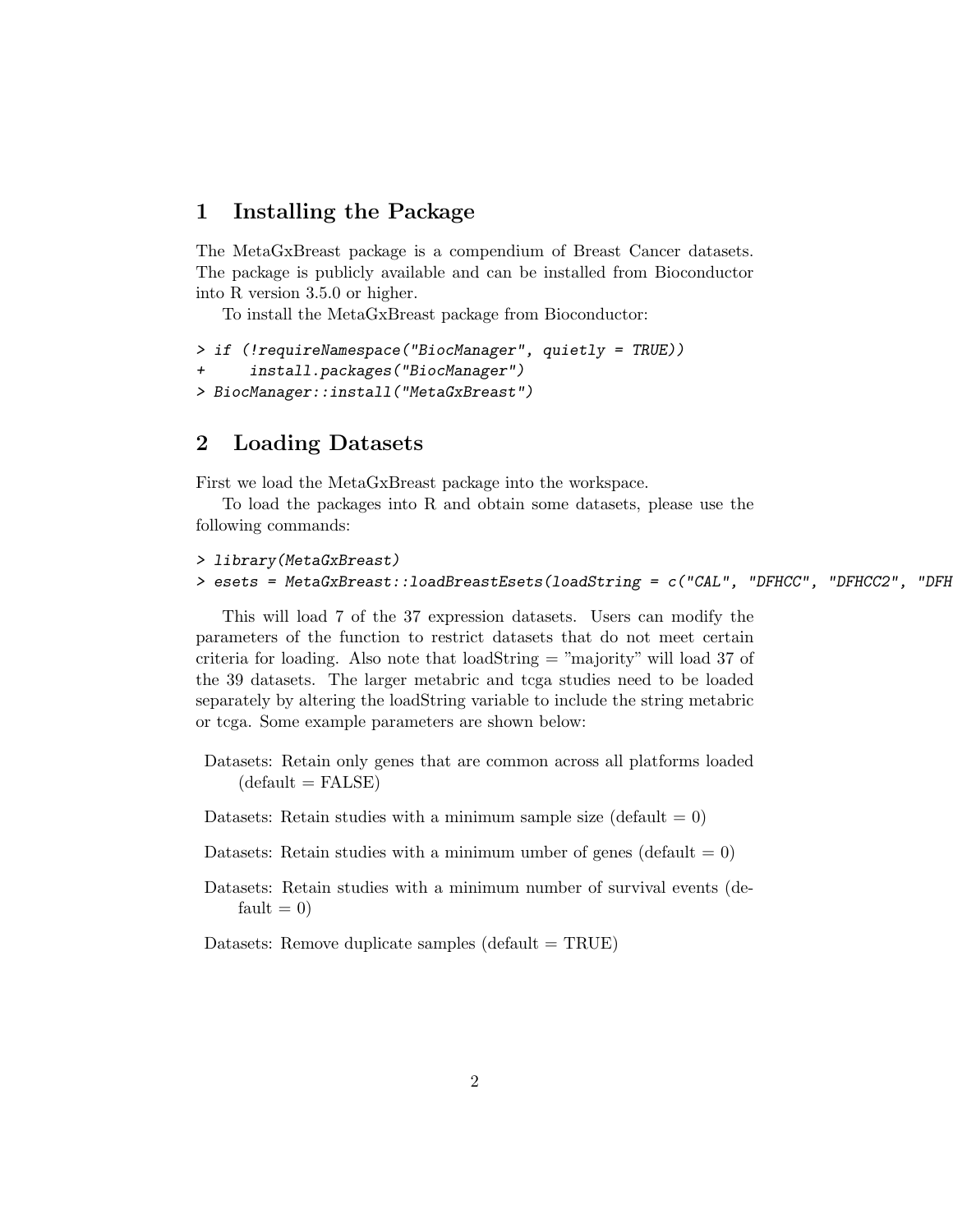#### 3 Obtaining Sample Counts in Datasets

To obtain the number of samples per dataset, run the following:

```
> numSamples <- vapply(seq_along(esets), FUN=function(i, esets){
+ length(sampleNames(esets[[i]]))
+ }, numeric(1), esets=esets)
> SampleNumberSummaryAll <- data.frame(NumberOfSamples = numSamples,
                                       row.name = names(es))
> total <- sum (SampleNumberSummaryAll[, "NumberOfSamples"])
> SampleNumberSummaryAll <- rbind(SampleNumberSummaryAll, total)
> rownames(SampleNumberSummaryAll)[nrow(SampleNumberSummaryAll)] <- "Total"
> require(xtable)
> print(xtable(SampleNumberSummaryAll,digits = 2), floating = FALSE)
```

|                      | NumberOfSamples |
|----------------------|-----------------|
| $\operatorname{CAL}$ | 118.00          |
| <b>DFHCC</b>         | 115.00          |
| DFHCC2               | 83.00           |
| DFHCC3               | 40.00           |
| <b>DUKE</b>          | 169.00          |
| DUKE2                | 154.00          |
| EMC <sub>2</sub>     | 204.00          |
| Total                | 883.00          |

#### 4 Assess Phenotype Data

We can also obtain a summary of the phenotype data (pData) for each expression dataset. Here, we assess the proportion of samples in every datasets that contain a specific pData variable.

```
> #pData Variables
> pDataID <- c("er","pgr", "her2", "age_at_initial_pathologic_diagnosis",
+ "grade", "dmfs_days", "dmfs_status", "days_to_tumor_recurrence",
              "recurrence_status", "days_to_death", "vital_status", "sample_type", "
> pDataPercentSummaryTable <- NULL
> pDataSummaryNumbersTable <- NULL
> pDataSummaryNumbersList = lapply(esets, function(x)
   vapply(pDataID, function(y) sum(!is.na(pData(x)[,y])), numeric(1)))
> pDataPercentSummaryList = lapply(esets, function(x)
   vapply(pDataID, function(y))
```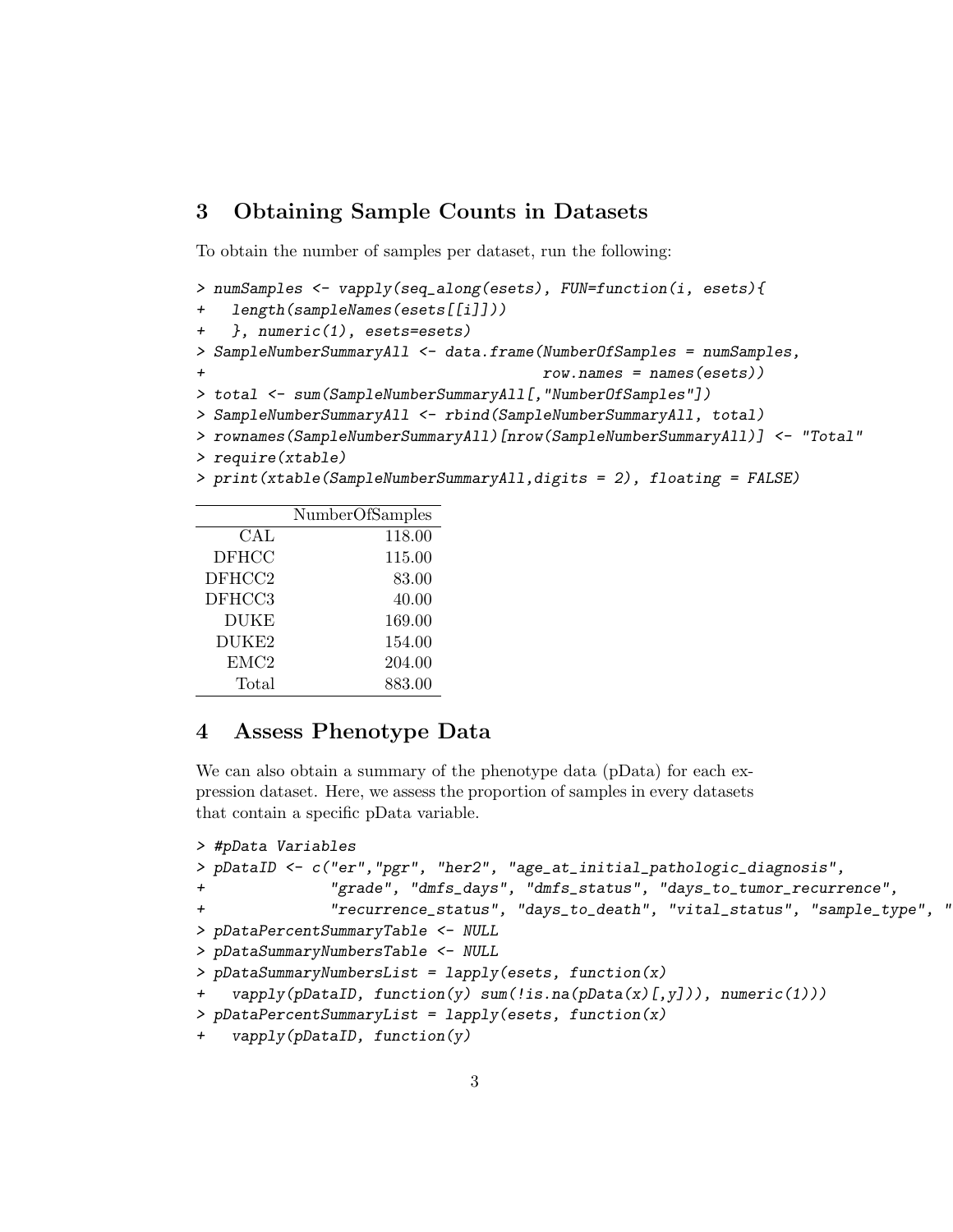```
+ sum(!is.na(pData(x)[,y]))/nrow(pData(x)), numeric(1))*100)
> pDataSummaryNumbersTable = sapply(pDataSummaryNumbersList, function(x) x)
> pDataPercentSummaryTable = sapply(pDataPercentSummaryList, function(x) x)
> rownames(pDataSummaryNumbersTable) <- pDataID
> rownames(pDataPercentSummaryTable) <- pDataID
> colnames(pDataSummaryNumbersTable) <- names(esets)
> colnames(pDataPercentSummaryTable) <- names(esets)
> pDataSummaryNumbersTable <- rbind(pDataSummaryNumbersTable, total)
> rownames(pDataSummaryNumbersTable)[nrow(pDataSummaryNumbersTable)] <- "Total"
> # Generate a heatmap representation of the pData
> pDataPercentSummaryTable<-t(pDataPercentSummaryTable)
> pDataPercentSummaryTable<-cbind(Name=(rownames(pDataPercentSummaryTable))
+ ,pDataPercentSummaryTable)
> nba<-pDataPercentSummaryTable
> gradient_colors = c("#ffffff","#ffffd9","#edf8b1","#c7e9b4","#7fcdbb",
                   "#41b6c4", "#1d91c0", "#225ea8", "#253494", "#081d58")
> library(lattice)
> nbamat<-as.matrix(nba)
> rownames(nbamat)<-nbamat[,1]
> nbamat <- nbamat [,-1]
> Interval<-as.numeric(c(10,20,30,40,50,60,70,80,90,100))
> levelplot(nbamat,col.regions=gradient_colors,
+ main="Available Clinical Annotation",
+ scales=list(x=list(rot=90, cex=0.5),
+ y= list(cex=0.5),key=list(cex=0.2)),
+ at=seq(from=0,to=100,length=10),
+ cex=0.2, ylab="", xlab="", lattice.options=list(),
+ colorkey=list(at=as.numeric(factor(c(seq(from=0, to=100, by=10)))),
+ labels=as.character(c( "0","10%","20%","30%", "40%","50%",
+ "60%", "70%", "80%","90%", "100%"),
+ cex=0.2,font=1,col="brown",height=1,
+ width=1.4), col=(gradient_colors)))
>
```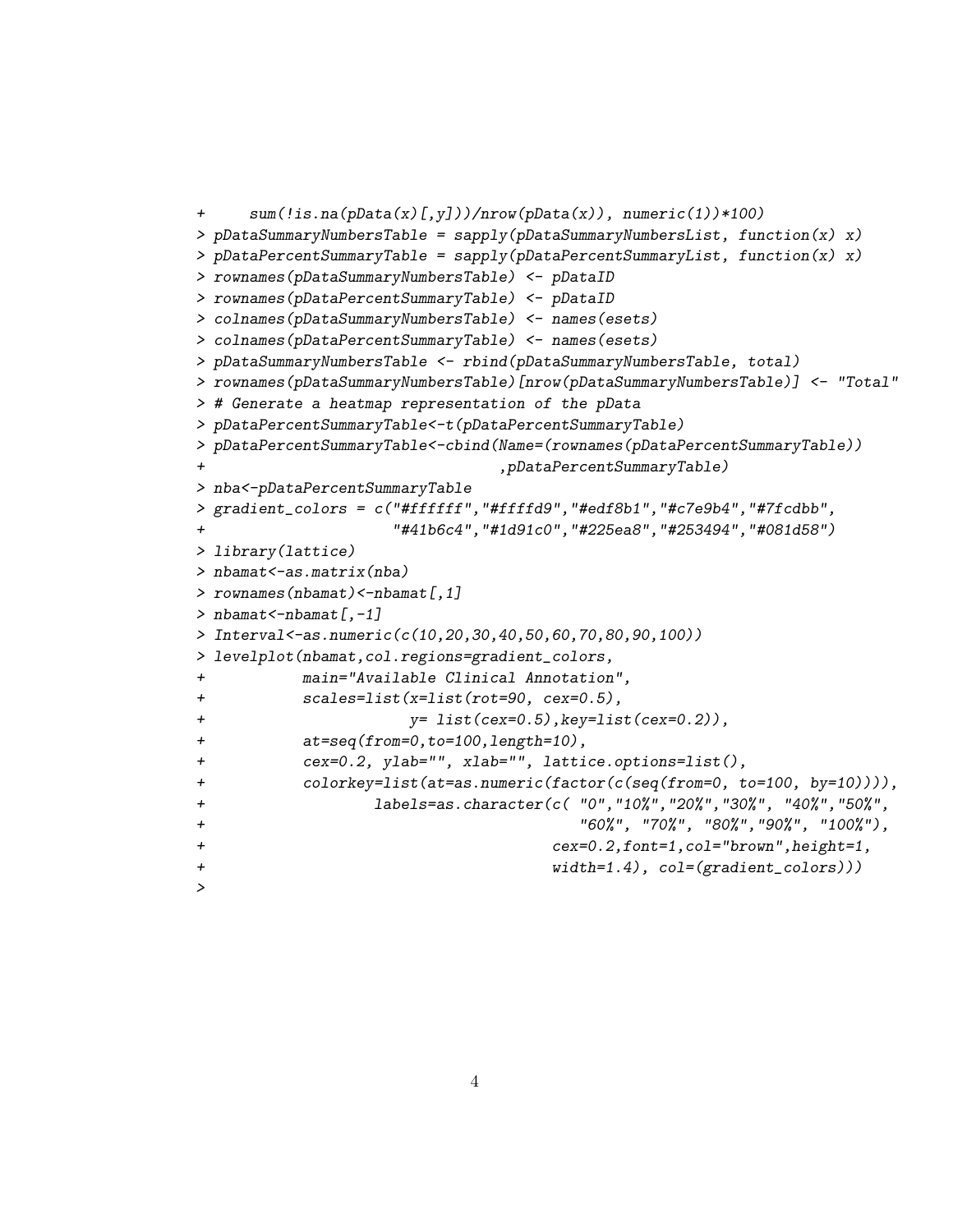

## **Available Clinical Annotation**

### 5 Session Info

- R version 3.6.1 (2019-07-05), x86\_64-pc-linux-gnu
- Locale: LC\_CTYPE=en\_US.UTF-8, LC\_NUMERIC=C, LC\_TIME=en\_US.UTF-8, LC\_COLLATE=C, LC\_MONETARY=en\_US.UTF-8, LC\_MESSAGES=en\_US.UTF-8, LC\_PAPER=en\_US.UTF-8, LC\_NAME=C,